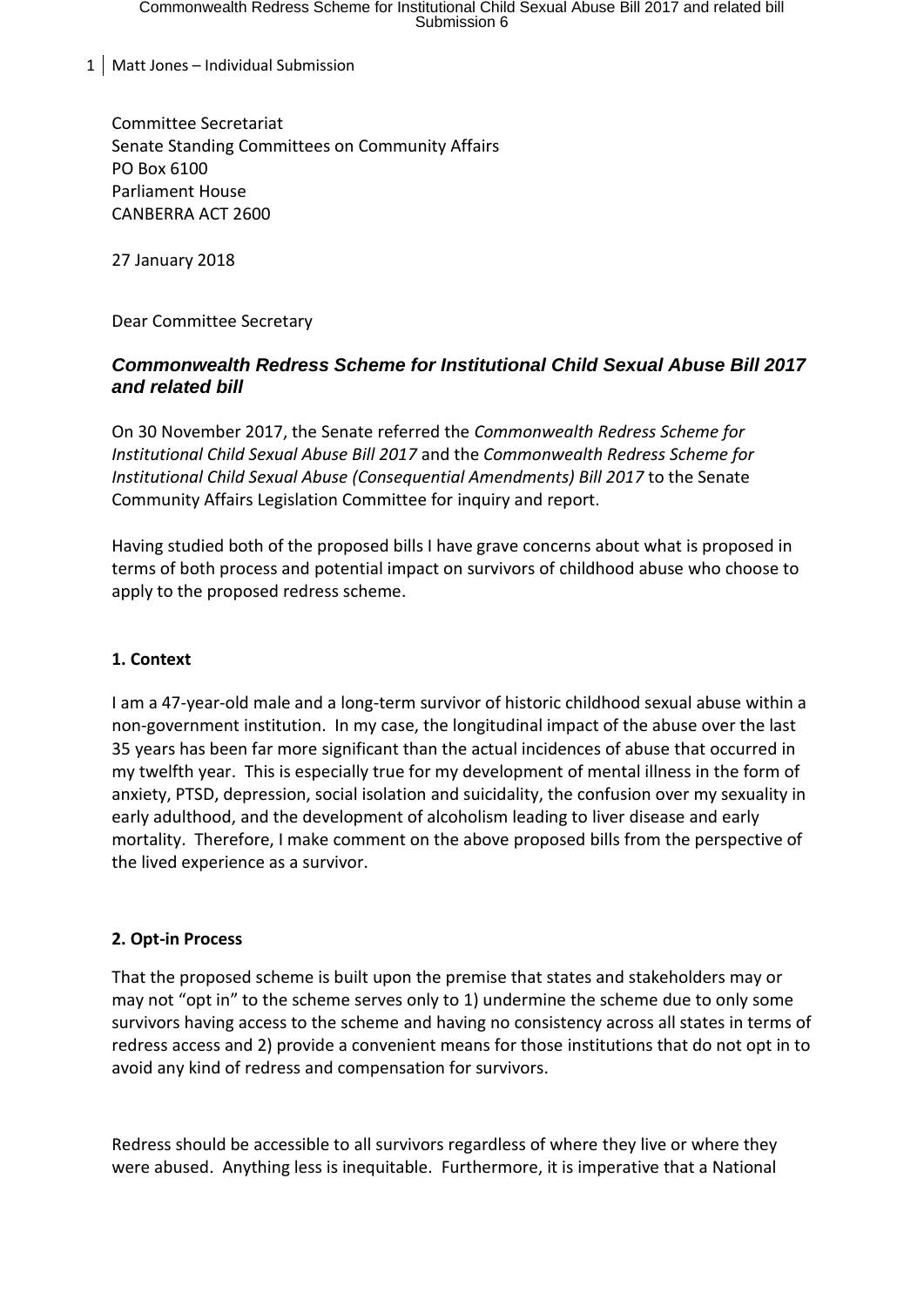2 | Matt Jones – Individual Submission

redress scheme provides a standardised process and outcome for applicants across the nation. All government and non-government institutions where childhood sexual abuse has been proven in a court of law to have occurred should be mandated to participate in the redress scheme. **It is for these reasons that I recommend that the proposed scheme be mandatory for all states and territories and all institutions where childhood sexual abuse has been proven to occur.**

# **3. Operators and Officers**

It is important that any person or persons appointed to the roles of operator or officer of any institution's redress scheme be an independent appointee. That is, that they not be an employee of that institution in any capacity or have any other vested interest, financial or otherwise, in that institution.

Survivors may, and often do feel intimidated and experience a renewed sense of powerlessness, guilt or anger when faced with a situation whereby a person from within the institution where the abuse occurred is managing their affairs. Many survivors such as me have had nothing to do with that institution since the abuse so it is very difficult for them to have direct involvement with anyone from that institution.

Aside from this, the administration of any redress scheme needs to remain objective and without prejudice. Only an independent operator and officers can ensure that the process remains so. **It is for these reasons that I recommend that all operators and officers for each participating institution are independent of that institution and government appointed.**

### Recommendation:

Section 11: Division 2 - Item 12(3), be added to stipulate that all operators and officers will be independent of the institution and appointed by the government.

Section 26: Division 3 - Subdivision C, Item 24(b); Subdivision D, Item 26(1)(b), be omitted.

Section 27: Division 4 - Item 27, be omitted in its entirety.

### **4. Redress Payment**

One of the potentially most damaging elements of the proposed bill for survivors is the \$150,000 cap on redress payments. It must be noted that many survivors of sexual abuse in institutions are limited in the amounts of compensation payments that they can access due to there not being an opportunity to pursue compensation via civil litigation. One example of this is the Catholic Church not being legally recognised as an entity liable to be sued in a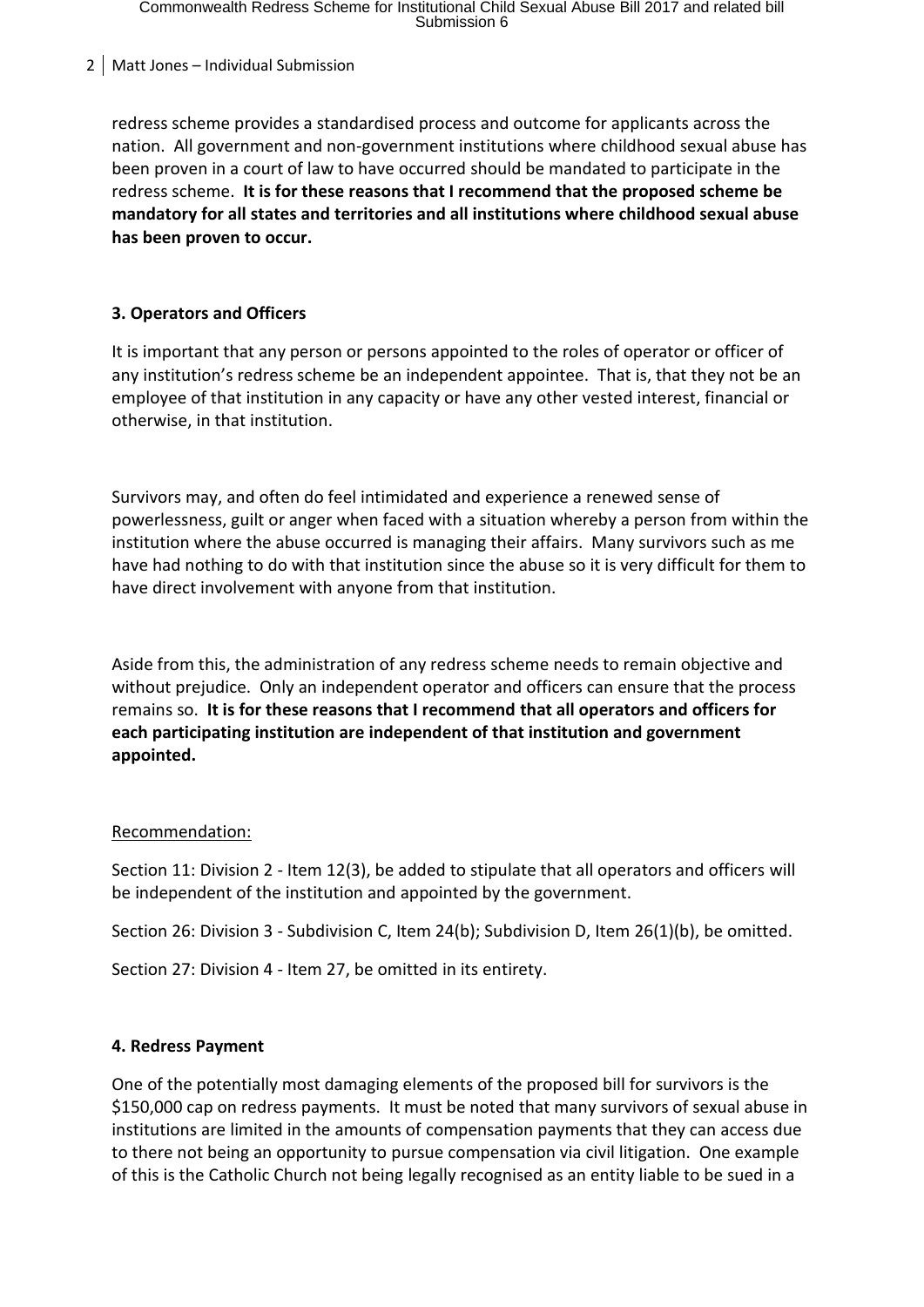# Commonwealth Redress Scheme for Institutional Child Sexual Abuse Bill 2017 and related bill<br>Submission 6

### 3 Matt Jones – Individual Submission

court of law. Where this avenue has been available survivors have succeeded through civil action in obtaining compensation figures of up to several hundred thousand dollars. For this reason, it is essential that payments are not restricted via alternative means such as a National Redress Scheme.

The whole idea of progressing to a National Redress Scheme should be to learn, and move away from past failed attempts at redress as with the case of the Catholic Church's *'Melbourne Response'* in 1996 whereby survivors had redress payments capped at an inadequate \$50,000, with each survivor receiving an average of a mere \$32,000. The entire notion to many survivors that their redress payment be capped at all is insulting and implies that their abuse and lifetime of suffering is only worth so much, further rubbing salt into their wounds. **It is for these reasons that I recommend that redress payments not be capped.**

### Recommendation:

Section 17: Division 2 – Item 18(1)(a), the phrase "**(of up to \$150,000)**" be omitted.

### **5. Application Requirements**

If the National Redress Scheme is to be consistent across all States, Territories and institutions, then its application process must be standardised through a centralised government-managed administration mechanism. Application forms should not be arbitrarily devised by the operators of the institutions themselves. Each applicant should expect to complete the same form with the same standardised questions regardless of place of application. Similarly, requirements pertaining to accompanying and supporting documentation should also be standardised and managed by a centralised government medium. This would safeguard against any institution-based bias or prejudice in the information sought from the applicant.

#### Recommendation:

Section 29: Division 2 – Item 29(2)(a), be amended to state "be in the form approved by the **relevant Government agency**".

Section 29: Division 2 – Item 29(2)(b), be amended to state "include any information, and be accompanied by any documents, required by the **relevant Government agency**".

It is not always possible or practical to access notaries for the purpose of providing statutory declarations. For survivors like me who live in remote and rural areas, often extensive travel is required to access these services. Added to this is often the abuse-related acute anxiety and social isolation that survivors endure on a daily basis resulting in support persons being